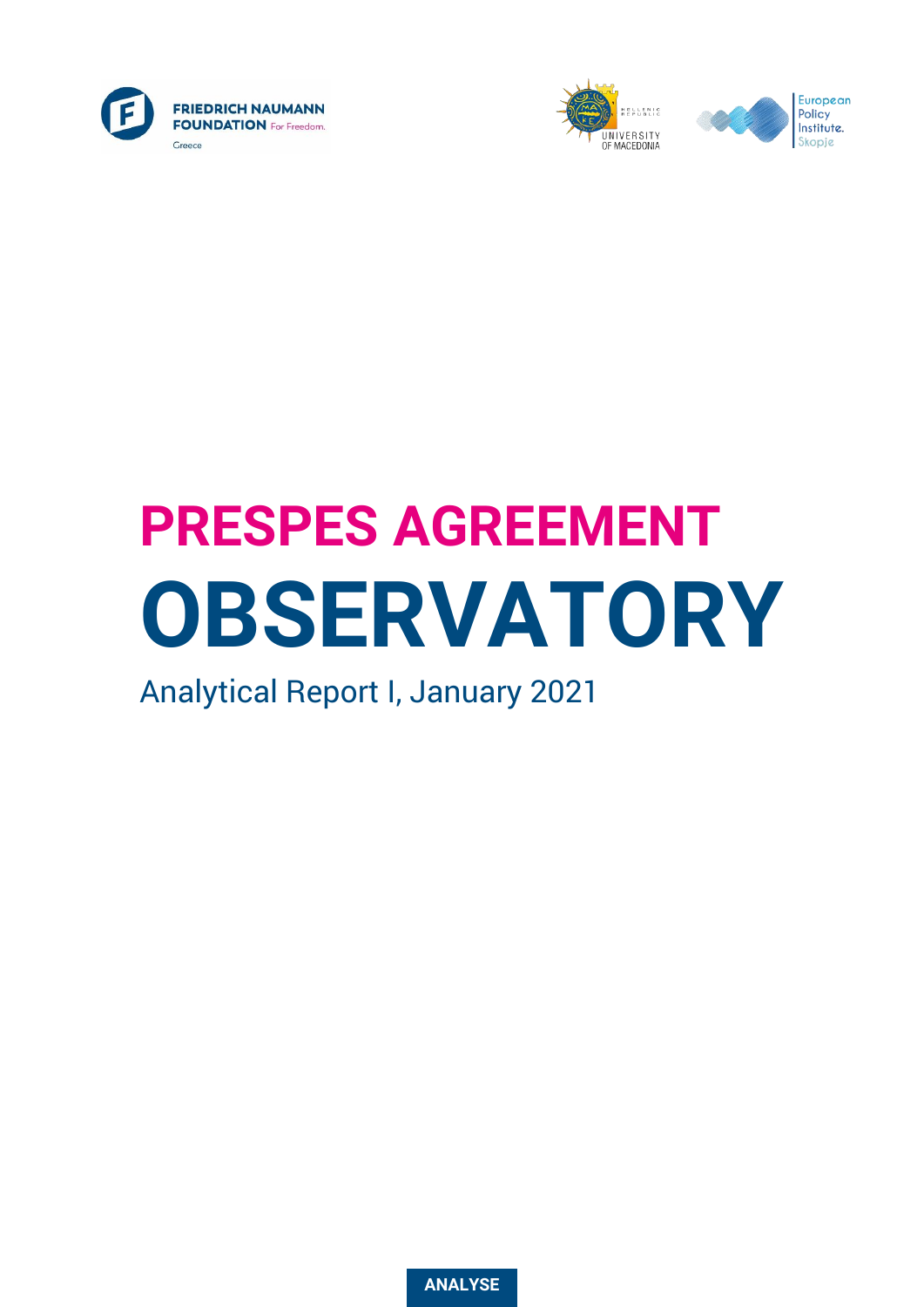

PRESPES AGREEMENT OBSERVATORY Analytical Report I, January 2021

Editors: Athanasios Grammenos, Vlasis Vlasidis

© Friedrich Naumann Foundation for Freedom 2021

Registered at the National Library of Greece [\(www.nlg.gr\)](http://www.nlg.gr/). All rights reserved. ISBN: 978-618-84323-5-2

ISBN (set): 978-618-84323-4-5

Friedrich Naumann Foundation for Freedom, Greece 56, Panepistimiou Ave., 10678 Athens, Greece [athens@freiheit.org](mailto:athens@freiheit.org) [www.freiheit.org](http://www.freiheit.org/)

Disclaimer The opinions expressed in this publication are those of the authors and they do not necessarily reflect the partner organizations' views.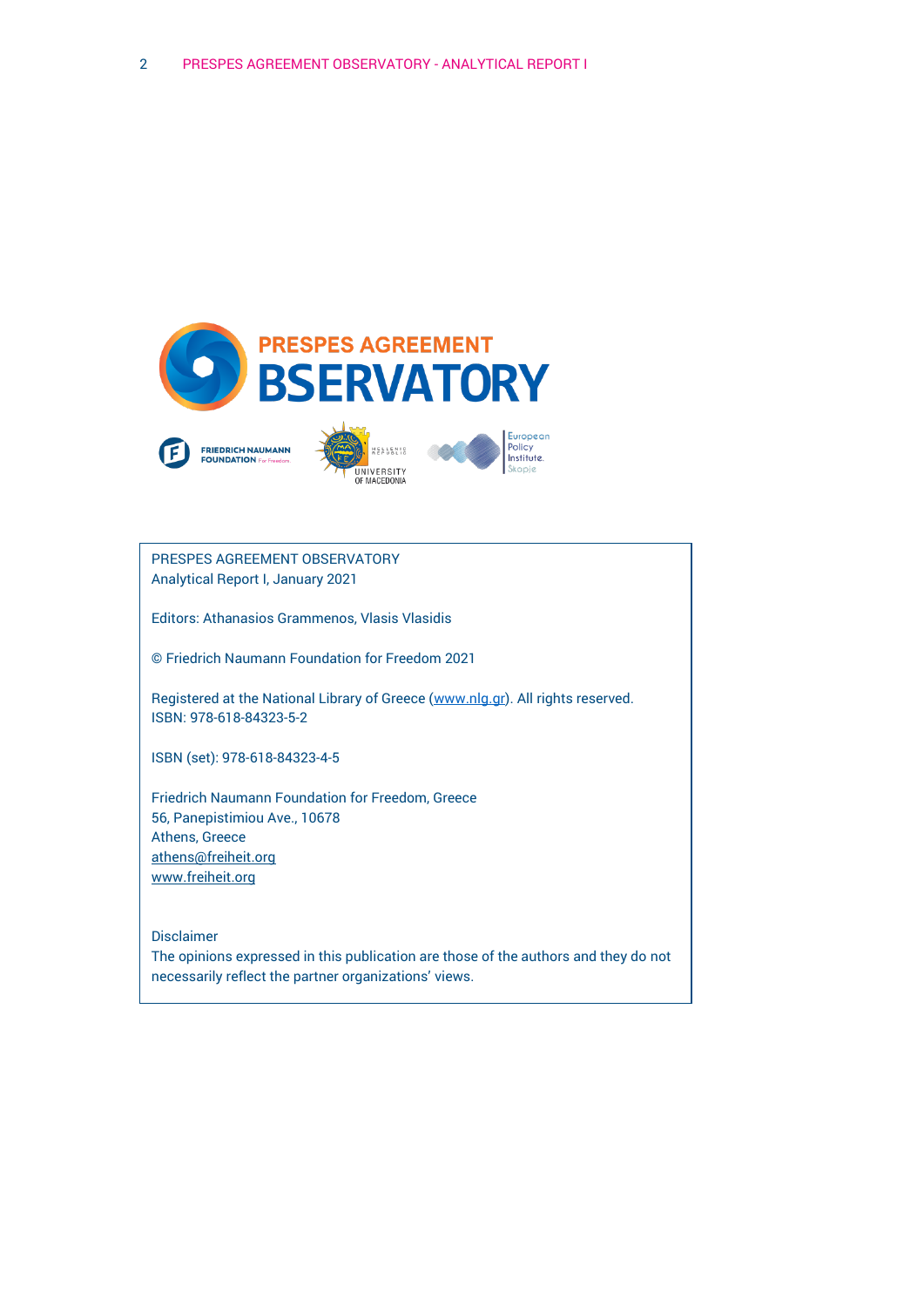# **INTRODUCTION**

**1**

North Macedonia is a multi-ethnic country in the Balkans, formerly one of Yugoslavia´s six federal states. With a referendum held in September 1991, the then "Republic of Macedonia" separated from Yugoslavia becoming an independent state; a name dispute with

Greece over the name of Macedonia initiated. The main issues between the two countries (apart from the name) were territorial (the acknowledgement that the new state has not expansionist tendencies) and its identity claims (history claims, use of national symbols), including the existence of a minority in northern Greece.

Soon after its independence, the "Republic of Macedonia" pursued membership to Euro-Atlantic structures. The progress in reforming the state was not enough to become an EU member because of the bitter dispute with Greece.

The Prespes Agreement of 2018 ended the impasse, paving the way for NATO and EU membership. It was a necessary compromise to provide the basis for cooperation between the two countries.

The purpose of this report is to evaluate the progress in bilateral relations, the impact in the region and the aftermath of the Agreement's implementation. In particular, it aims to identify how the stakeholders have perceived the Agreement, be it politicians, academics and regional/EU agents. Furthermore, we study the impact of the Agreement on the Parliamentary Elections in North Macedonia in 2020. Then, we focus on the implementation of certain provisions, vis-à-vis reforms and other policies. We acknowledge that recently, the relations between Bulgaria and North Macedonia have deteriorated, raising concerns about the latter's accession talks with the EU and we watch closely the developments in bilateral talks.

# **THE AGREEMENT IN THE GREEK ACADEMIC DEBATE**



The Greek academic community was divided about the Prespes Agreement. Some scholars have publicly argued that "the Prespes agreement is not an honest compromise" and that "it fails to convincingly prevent the usurpation of

sensitive historical data."<sup>1</sup> They believe that there are legal

gaps<sup>2</sup> and they argue that it violates the Greek Constitution and law. $3$  They disapprove the political management from the then ruling party of SYRIZA, claiming that the will of the citizens was ignored; a referendum should have taken place, they say. This side is suspicious that the "North" prefix will not be respected in the long run. 4

In the same spirit, a group of foreign thinkers from several universities expressed its opposition to the Agreement, stating that the issue of identity should not be addressed in a regulatory manner by the governments. <sup>5</sup> The Guardian, who refused to post their resolution, published the opposite view, highlighting the benefits of the Prespes Agreement arguing that it can serve as a model for future conflict resolution.

Others saw the Agreement as an opportunity to tackle nationalism, fanaticism and demagogy in both countries. They acknowledged that North Macedonia has agreed to amend its constitution, remove irredentism and accept the Macedonian identity as separate from Greek culture and history.<sup>6</sup>

According to Matthew Nimetz, who was the UN mediator for over 20 years, and the former US presidential envoy to the dispute, the Prespes Agreement has resolved the "Macedonian name issue" between Greece and North Macedonia, by contributing to a more constructive bilateral dialogue. However, it is still a "work in progress," the success of which will be determined by the future generations.<sup>7</sup> The Agreement goes beyond the historical determinism and sets an example of compromise and cooperation under the spirit of the European values.<sup>8</sup>

Tsipras and Zaev have been criticized for using "questionable tools and tactics" in terms of political legitimacy.<sup>9</sup> The Agreement's very legality has also been questioned under the scope of the UN SC Res.817 of 1993, the provisions of the Vienna Convention on the Law of Treaties of 1969 and the peremptory norms of International Law, particularly the principle of selfdetermination. <sup>10</sup> It has been said that the content of the Agreement is not based on a clear and sufficient linguistic framework in law terms but remains far from attaining its objective for territorial settlement, and that it is about Western neo-colonial aspirations in the Balkan region.<sup>11</sup>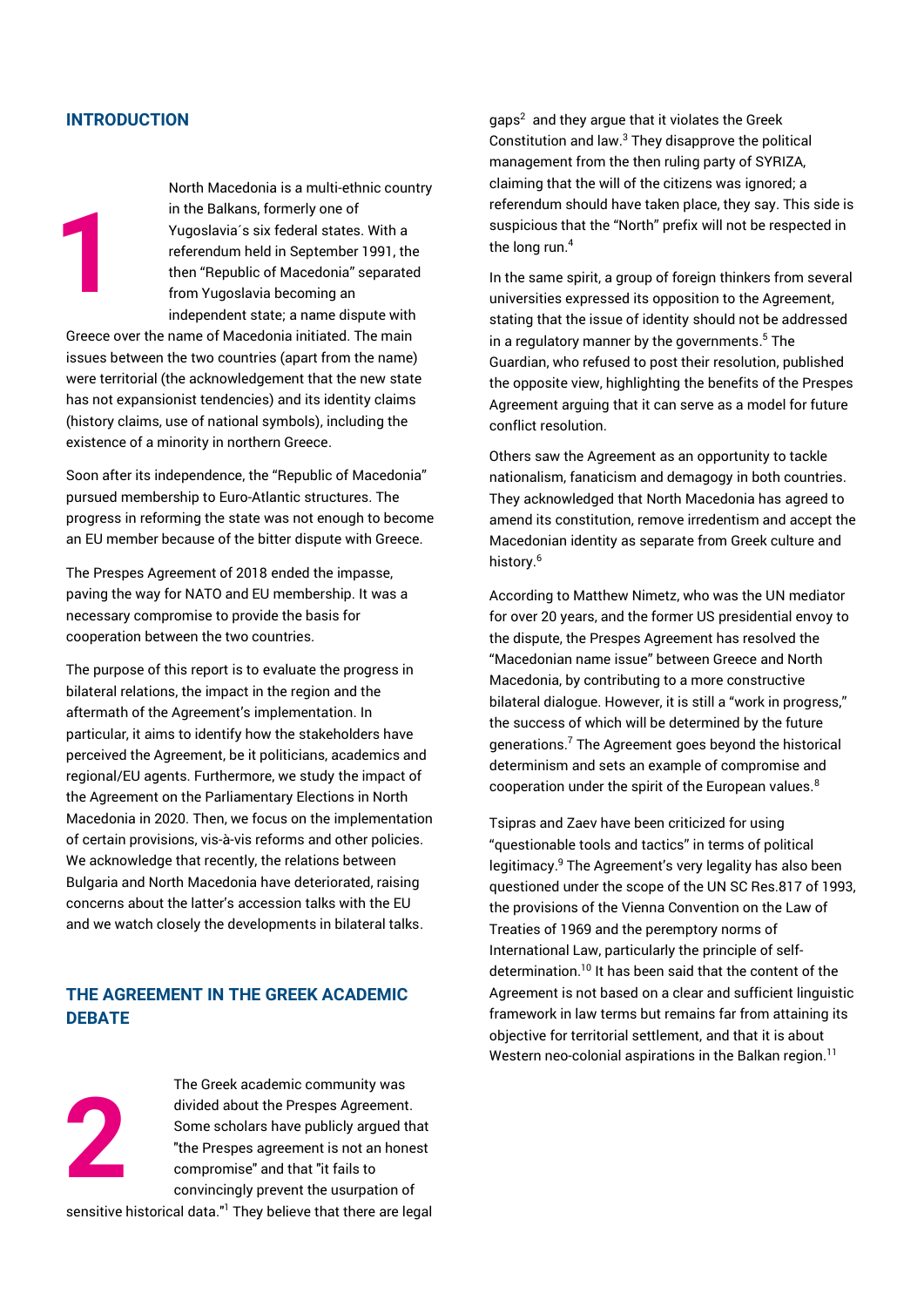# **THE GREEK POLITICAL PARTIES**

**3**

The signing of the Prespes Agreement (17.06.2018) shook the political establishment in Greece. <sup>12</sup> Opinion polls at the time of the Agreement's ratification from the Parliament showed that the majority of Greeks did not accept the name deal and would continue to call the country

"Skopje."<sup>13</sup> Except of the ruling party of SYRIZA, the other parties were –more or less- opposed to the Agreement due to objections concerning the recognition of the "Macedonian" language and nationality. 14

PM Alexis Tsipras said that the Agreement put an end to a yearlong conflict.<sup>15</sup> He also stated that the Agreement is promoting friendship, cooperation, and peace between the two nations, that it is a stabilizing factor for the Balkans as a whole; it also upgrades the strategic role of Greece in the region. Through the Agreement, North Greece is again the center of the Balkans, its economical role in Southeast Europe is upgraded and it becomes a crossroad of trade and culture. Nevertheless, the small ally of SYRIZA in the government, the ultra-nationalist Independent Greeks (ANEL), was in a very unpleasant situation and eventually casted a negative vote for the Agreement, except for one MP (Thanasis Papachristopoulos). <sup>16</sup> Panos Kammenos, President of ANEL, retreated his party from the government, framing the Agreement as "betrayal."

The main opposition of Nea Dimokratia (ND), the conservative party and an equivalent of CDU in Germany, endorsed the maximalist position of Greek foreign policy, remembering the nationalist narrative of the early 1990s. Its leader, and incumbent Prime Minister, Kyriakos Mitsotakis, said that the Agreement allows "irredentist" claims against Greece's interests.<sup>17</sup> He called the Agreement "bad, for the acceptance of a Macedonian language and nation amount to a national subsidence." The chairperson of the social democrats (KINAL), Fofi Gennimata, described the Agreemnt as harmful.

Eventually, the Parliament ratified the Agreement with 153/300 votes. Today, the ruling party is New Democracy. We observe that the stance of the government has changed and Kyriakos Mitsotakis himself appears a rather compromising character, in contrast to his ferocious statements as opposition. At his first meeting with Zoran Zaev, he said that he would respect the Agreement because it is binding. The former Spokesperson, Stelios Petsas, underlined that the official stance of the Parliament is renowned and stated that once an international treaty is signed, it cannot be altered.

Furthermore, Petsas noted that the only possible way is the implementation of the Agreement, in addition to the Greek government's support to North Macedonia's negotiations concerning its EU path. KINAL has a steadfast position, with Gennimata continuously denouncing the Agreement as wrong. However, the party said it would watch the development, especially those connected with North Macedonia's EU membership. Lastly, the newly founded Mera25/DiEM, under Yannis Varoufakis' leadership, is in favor of the Agreement, as long as all its criteria are successfully met.<sup>18</sup>

# **PERCEPTION OF THE AGREEMENT IN NORTH MACEDONIA**

**4**

The referendum for the Agreement which was held in North Macedonia in October 2018, was boycotted by citizens who were against the agreement reaching a turnout of just 37%.

Recent polls, however, conducted over the past two years indicate that a large segment of the population (40-60%) in North Macedonia is in favour of or acknowledges the importance of the Prespes Agreement for the country´s Euro-Atlantic future. 19

In the parliamentary elections of 2020, Zoran Zaev managed to win with a political platform based on the hopes of the Agreement, receiving 36% of the total vote. The Albanian vote was of great significance in these elections. Traditionally playing the role of the "kingmaker," ethnic Albanians and the Albanian parties played a crucial role for the approval of the Agreement.

Despite the lead of the Agreement's supporters, the country was divided, though. The right-wing VMRO-DPMNE adopted a nationalist position similar to Greece's ND, opposing steadily the passing of the Agreement. They criticized Zaev claiming that he gave up their name increasing the appetite to other neighbors such as Bulgaria and Albania to seek concessions for themselves.<sup>20</sup> North Macedonia and Bulgaria are currently at odds over several issues set by Bulgaria, as prescribed in the Friendship Treaty signed by both countries in 2017. At this stage, the result of the talks between the two countries remains unknown, dragging the opening of the EU accession talks; it may prove to be a "hard pill to swallow" for a significant part of the pro-EU population of North Macedonia if more concessions are to be made, this time to Bulgaria.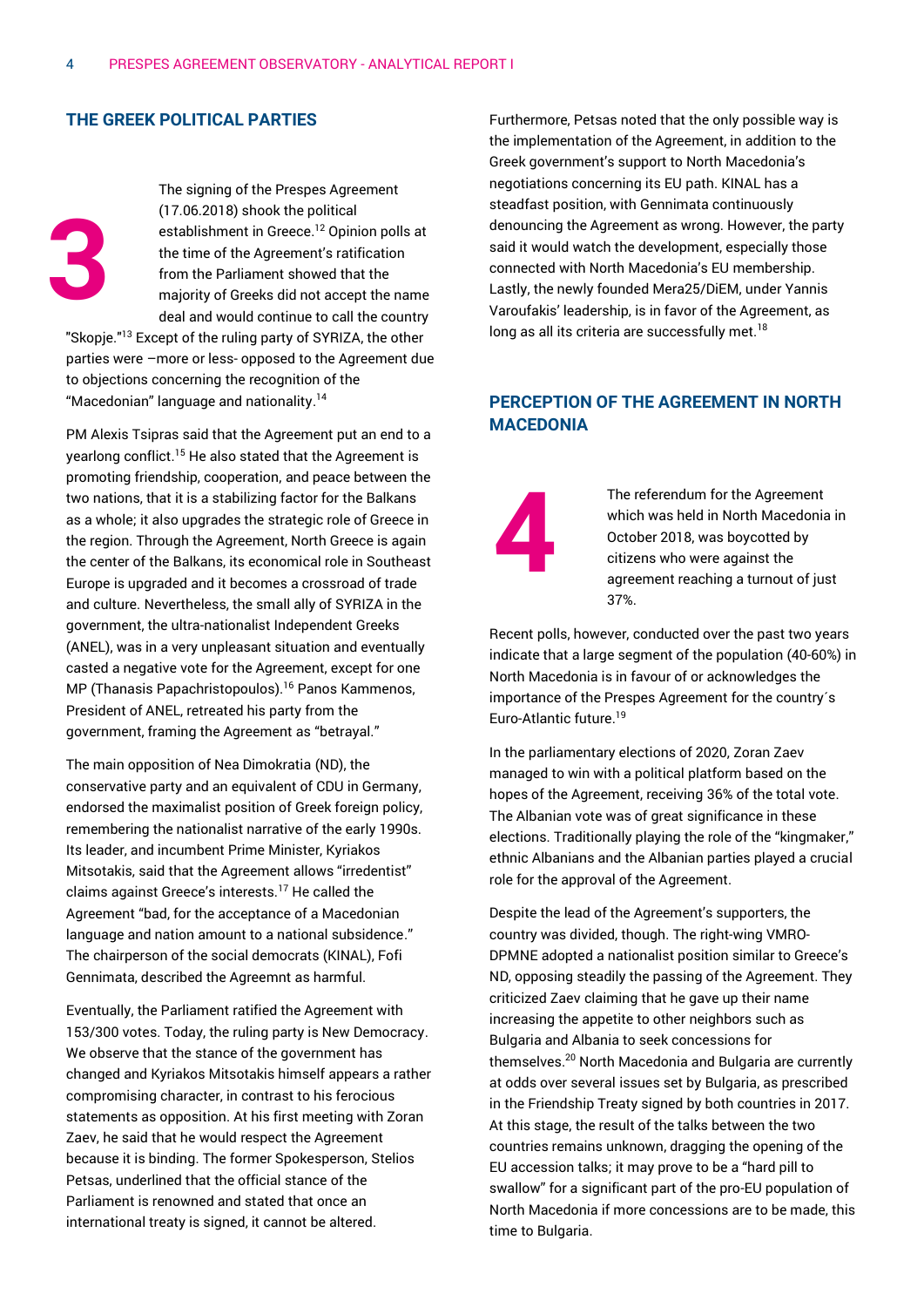## **VMRO- DPMNE'S STANCE**



interest as it mostly favors Greece; technically, he adds, it sacrifices the "Macedonian identity."

The party tried to sabotage the ratification process. On 5 July 2018, VMRO pressed charges against Zaev and Foreign Minister Nikola Dimitrov for high treason without any result. On 19 October 2018 the Agreement entered the Parliament for ratification. The ruling coalition did not have enough votes and thus it had to persuade some MPs from the opposition. Finally, 7 VMRO-DPMNE and 1 Socialist MPs seceded to the ruling coalition, securing the two-thirds majority (80 MPs). The VMRO-DPMNE leadership expelled its members who disobeyed the leadership while the secretary-general accused them for accepting bribery.<sup>21</sup> After the vote, the then President of the Republic and former VMRO politician, Gjorge Ivanov, refused to sign the bill although he had no constitutional power to deny. 22

VMRO-DPMNE lost because it failed to shape substantial and realistic alternatives vis-à-vis the country's EU and NATO aspirations. To bridge the domestic gar, in December 2018, amnesty was granted to several opposition VMRO-DPMNE MPs for their aggressiveness against their colleagues who supported the Agreement.<sup>23</sup>

In 2020 elections, VMRO aligned again with the nationalist perspective, adopting a hard stance against the Prespes Agreement. The party's election campaign largely centered on identity politics and sharp criticism of Zaev's compromising policy. Mickoski, in particular, asserted that a VMRO-DPMNE government would reverse the country's bilateral agreements with Bulgaria and Greece, restoring the state's name, insisting on the narrative of "Macedonism," an irredentist concept which ceased with the Prespes Agreement. <sup>24</sup> VMRO-DPMNE's vice-president, Aleksandar Nikoloski, appeared adamant for the name, too. He made clear that his party would not accept the constitutional amendements, insisting that the name should be "Macedonia".

# **THE ROLE OF REGIONAL POWERS**



The US, EU institutions, and some key EU member states, notably Germany, welcomed the Prespes Agreement. Germany is the leading power in Europe with an export-oriented economy; thus, the importance of regional cooperation is vital. The peaceful resolution of a

dispute like that between Greece and North Macedonia helps Germany to deepen its influence in the Balkans (it is the most significant economic partner of North Macedonia).

Russia, displayed a low public profile despite its strong historic, cultural and religious ties in the Balkans. It acted mainly by issuing statements underlining the western pressure. However, various allegations and evidence, display a more delicate effort of the Russian government to exert influence against the Agreement primarily due to its opposition to NATO enlargement.

Moscow's dissatisfaction became obvious in March 2020, when North Macedonia entered NATO. With an official statement, it expressed its dismay pointing -among others- to the referendum's lack of legitimacy.<sup>25</sup> While it is difficult to evaluate the extent to which Russia or the US affected the public opinion in North Macedonia, it is clear that key EU and non-EU actors stepped up their engagement to push through or backtrack the Agreement in view of their geopolitical interests in the region.<sup>26</sup>

Following the signing of the Agreement, the doors of NATO and the EU opened for North Macedonia and on the 27 March 2020, the country became the 30<sup>th</sup> member of NATO. Greece was a warm supporter of the accession, and this was reflected in the statement of the Greek Foreign Minister. <sup>27</sup> With a symbolic gesture, 2 US aircrafts followed by 4 Greek, flew over the city of Skopje, welcoming the new member state.<sup>28</sup>

At the same time, the EU member states agreed upon beginning the accession negotiations with both North Macedonia and Albania. Again, Greece was the warmest supporter, trying to overcome French and Bulgarian skepticism. After July's 2019 elections in Greece, PM Mitsotakis promised Zaev that he will respect the Agreement and he will support North Macedonia's candidacy in the EU. 29

This is important because Mitsotakis was a denier of the Agreement (his Parliamentary spokesperson called it an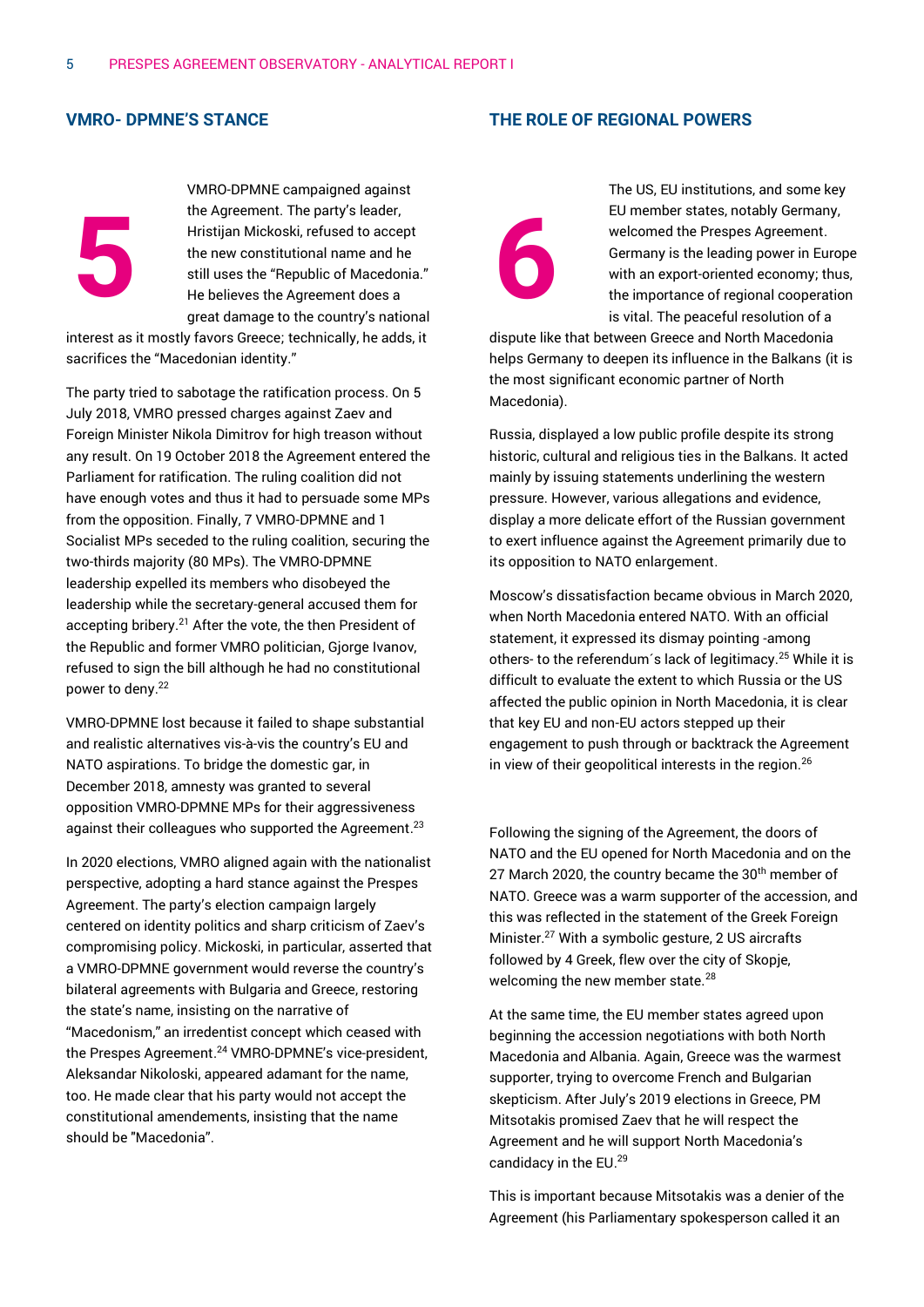"act of treason") while the Agreement underlines that Greece shall not object any accession request or membership international, multilateral and regional organizations and institutions for North Macedonia. It also says that Greece shall ratify "any of the Second's Party accession agreements'' to them. Regarding, especially the EU and NATO, it is stated that Greece shall openly support the accession of North Macedonia under the condition that framework, terminologies and constitutional amendments in the Agreement are being adhered.<sup>30</sup>

# **THE AGREEMENT AND THE 2020 ELECTIONS IN NORTH MACEDONIA**

The July 2020 parliamentary elections were the first to take place in North Macedonia after the ratification of the Agreement. Along with the economy and COVID-19, the Agreement played a central role in the elections. Zaev´s center-left SDSM party hoped that

voters would re-elect them redeeming their efforts to seal the agreement, fulfil the NATO-membership and open the EU accession process. Unfortunately, Zaev failed to obtain a starting date from the EU council so he declared national elections to renew his mandate.

**7**

VMRO, on the other side, which had led the "boycott" campaign during the referendum (2018), aimed to appeal to the citizens who were disappointed by the agreement. As already mentioned, VMRO accused Zaev of failing to start EU accession talks and certain VMRO members promised to revoke the Prespes Agreement if elected. While being in favor of EU membership, VMRO promised that a setback in the name issue would not harm the accession process if there were a change of the government. Prominent SDSM figures such as Foreign Minister Nikola Dimitrov condemned such calls as mere nationalism and a blow to the rule of law and justice, if materialized.<sup>31</sup>

Thus, social division over the Prespes Agreement was evident throughout the election period, as it became the main factor for jeopardizing the country´s accession process (if the coalition of VMRO-DPMNE had won). The election results confirmed a tight lead for SDSM and its ethnic Albanian coalition partner BESA, winning 46 of the 120 seats (SDSM: 35,89%, VMRO-DPMNE: 34.57%, DUI: 11,48%). The VMRO-DPMNE coalition came second with just two seats less, meaning that the Social Democrats coalition needed further partners to form a government.

Indeed, the ethnic Albanian Democratic Union for Integration (DUI) accepted to join SDSM, with both counting 62 votes in the parliament. Likewise, Zaev's victory –amidst the COVID-19 pandemic- was also a confidence vote to the Prespes Agreement.<sup>32</sup>

# **THE REFORM PROCESS IN NORTH MACEDONIA AND THE PRESPES AGREEMENT**

**8**

As of 2017, North Macedonia´s domestic situation, both politically and economically, has shown significant signs of stabilization, as compared to tensions, scandals and clashes of the past. When first elected, Zaev promised to initiate a reform path with

"more democracy, more freedom, and more justice". Key challenges include fighting corruption, strengthening the rule of law, harmonizing legislation with the EU acquis, advancing economic development, combating poverty, and –as of 2020- recovering from the COVID-19 pandemic. Over the last years, the European Commission and other observers such as the Freedom House have recognized the good progress North Macedonia has made in the areas of the separation of powers, rule of law and democracy. Corruption, which poses negative consequences for the judicial system as well, remains a blind spot where further improvement is necessary in view of the country´s accession to the EU.

The Prespes Agreement has been critical for paving the way for EU membership and therefore continuing or even stepping up North Macedonia´s reform process. At this stage, it is unclear whether the Agreement has induced a strong push for reforms considering that over the past two years the country has undergone national elections, a severe diplomatic dispute with Bulgaria, and the pandemic. It has, however, contributed to the country´s positive track in areas such as the quality of democracy, checks and balances, transparency in the public administration, judicial reform strategy, regional cooperation, and overall, the construction of a stable political environment. The European Commission´s Progress Report (2020) recognizes the increased cooperation between Greece and North Macedonia, as described in the Prespes Agreement, focusing in the areas of trade, economy, energy, defense and cross-border security. Greece and North Macedonia have established diplomatic contacts and high-level political meetings have taken place following the agreement including in the context of COVID-19.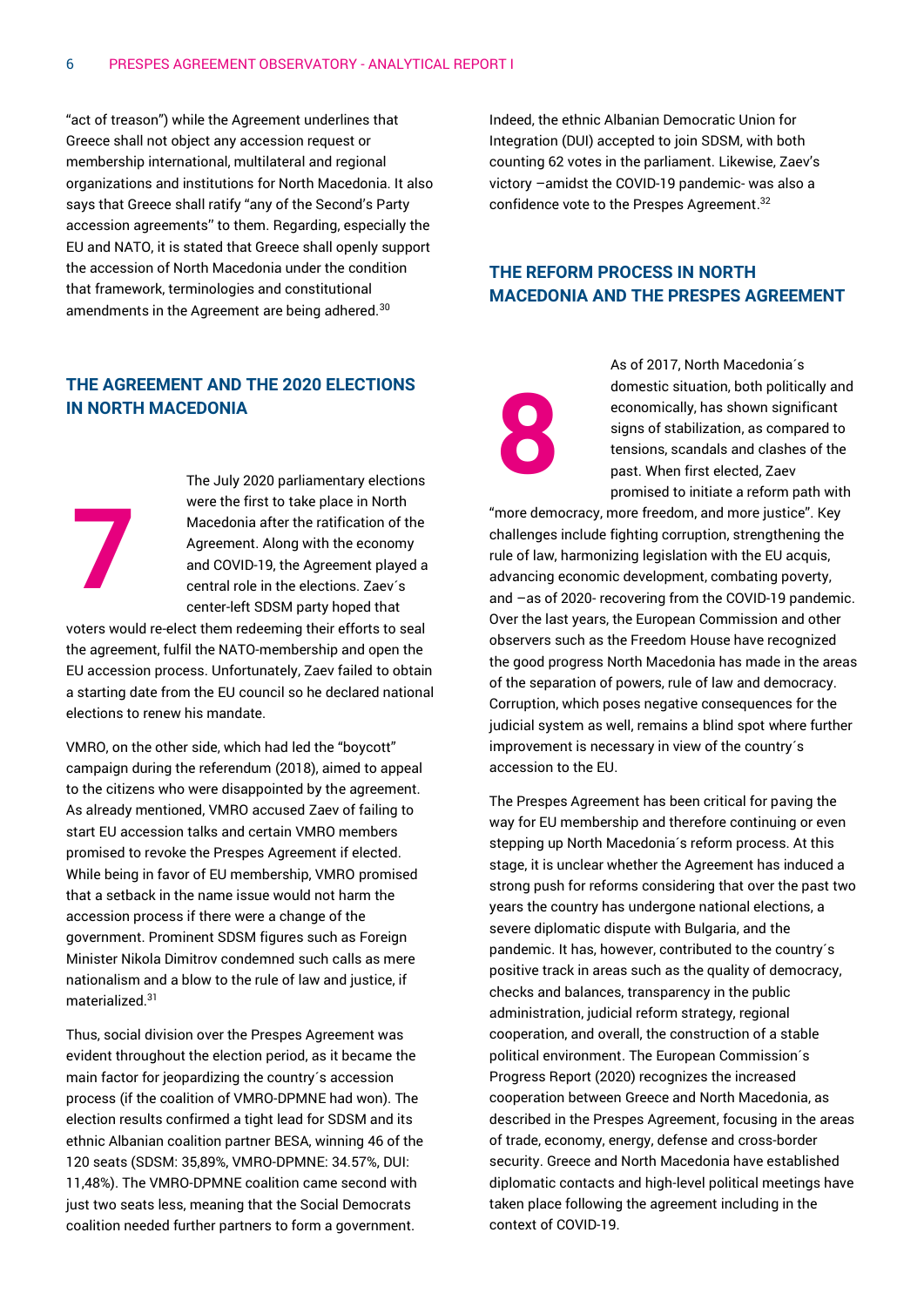Regarding the full implementation of the Prespes Agreement, there are still pending issues. Both countries have started implementing the different names prescribed in the agreement but there have been cases where the old names remain, such as the National Theater of (North) Macedonia or the "Macedonia 2025 Summit" (November 2020), in which the President of the Republic and Zaev himself participated as speakers. We observed that Zaev is rather tolerant to similar cases, possibly wishing to keep the balance in the internal political relations. $33$  It is also observed, that media outlets in both countries do not refer to North Macedonia or its citizens with the names agreed under the Prespes Agreement.

For the near future, it is doubtful whether the two countries will manage to fully implement all the name changes, especially since they have no authority in the private/individual domain. The Agreement predicts the establishment of joint parliamentary committees of experts in matters relating to history, archaeology, education, commercial names and trademarks, as well as a Standing Joint Border Committee. While all committees had been established at first place when the Agreement was ratified, the change in Greece's government resulted in unnecessary delays to restructure these committees with members who are friendly to the conservative party. To the day, no concrete results are apparent from the work of these committees. <sup>34</sup> Accordingly, it appears that, despite some progress in some areas, there is a lack of political will from the Greek side to push for the implementation of the different provisions of the Agreement.<sup>35</sup>

# **NORTH MACEDONIA AND BULGARIA AFTER THE AGREEMENT**

**9**

The Prespes Agreement ended the long dispute with Greece but revealed the concerns of Bulgaria, who was hiding all these years behind Greece's veto. Bulgaria weakens quite suddenly, arguing for issues such as language, identity and history. With an

unprecedented statement as of 12 October 2020, the Bulgarian Defense Minister Karakachanov, said that North Macedonia had violated the bilateral Friendship Agreement of 2017 (which prohibits the falsification of history) when they celebrated the Ilinden's uprising, earlier that year, which Bulgaria considers part of its heritage. 36 Escalating the tension, Bulgaria blocked the start of EU accession talks with North Macedonia. 37

Bulgaria's young obsession with North Macedonia threatens to open another wound inside of NATO, since Greece and Turkey and now, Bulgaria and North Macedonia, are moving in a trajectory of confrontation over bilateral differences rooted in the last century. All states are vital players in the Balkan region; at this point, the "bras de fer" between Bulgaria and North Macedonia does not seem to worry NATO, as it looks like an EU internal affair. For the EU, the Bulgarian veto does not derive from North Macedonia's reform failure but from a bilateral challenge that it is expected to be settled in the context of the European integration.<sup>38</sup>

While both Bulgaria and North Macedonia continue saying that they are maintaining frequent contacts and that they are open for more talks to resolve the problem, the problem remains and in the beginning of 2021, the relations between the two countries are at lowest possible level.

Bulgaria's main objection is the name of the language (Macedonian). Regardless of UN's recognition, Bulgaria insists that it is just a Bulgarian dialect and demands North Macedonia to accept it.<sup>39</sup>

Sofia urges Skopje to accept its views on certain parts of the two countries' shared history, most notably the alleged Bulgarian origin of Goce Delcev - a national hero in both countries. Again, identity issues pose another challenge in Balkan relations, putting another obstacle to North Macedonia's EU pathway. 40

Zaev, on the other side, condemned the Bulgarian veto (02.12.2020) saying that it shows "neither friendship nor brotherhood." He added that Bulgaria is the one who violated the agreement of 2017<sup>41</sup> and thus it stood in the way of the country's European integration for which the EU institutions and member states (including Bulgaria) have repeatedly confirmed. Zaev said that the dispute touched the core of his country's national identity, which includes its language. However, the Prime Minister stated that they remain committed to a solution convinced that it is possible without disputing the "Macedonian identity."<sup>42</sup>

North Macedonia's Foreign Minister, Bujar Osmani, said that North Macedonia's EU accession process has always been hard, it was hard in the past and it will be hard in the future. He added that the country should not look at this blockade as an impenetrable wall but as an obstacle on the road, which would mobilize and reorganize the country. For him, the European path and good neighborly relations have no alternative.

The Bulgarian Minister of Foreign Affairs, Ekaterina Zaharieva, said that Bulgaria wants legal guarantees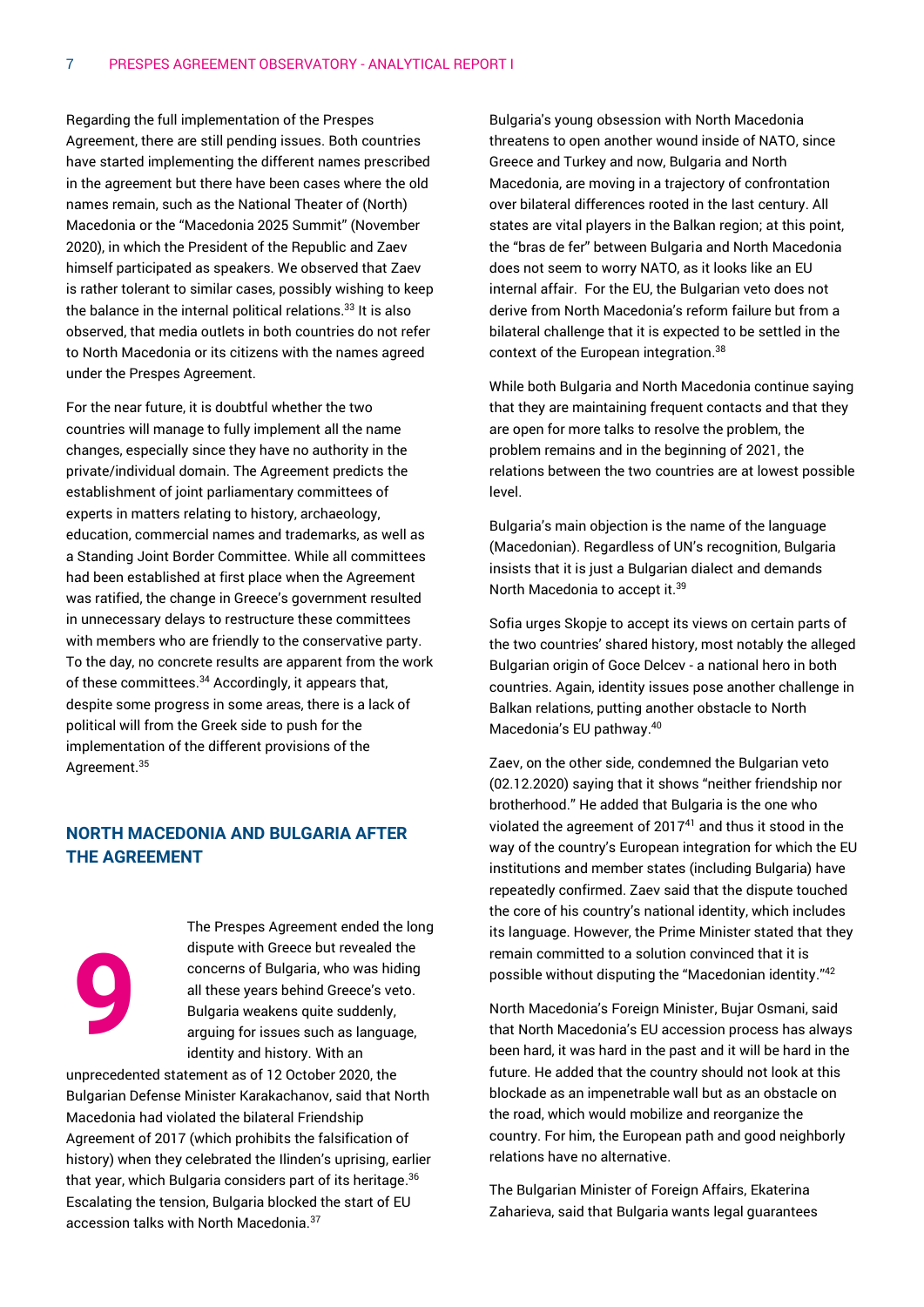before it gives the green light to membership negotiations. In an interview for the German radio ARD, she said that good neighborliness should be part of the negotiating framework. She justified her claim by saying that these are the strongest guarantees for Bulgaria that the signed documents will be fulfilled and monitored throughout the negotiation process, with clear criteria for progress, sending a message to Skopje that there should be less emotion and more pragmatism.

Bulgaria's Minister of Justice, Desislava Ahladova, answered in the Parliament about North Macedonia's claims for the existence of a Macedonian minority in Bulgaria. She said that from the 1 January 2010 to 22 October 2020, 77.829 Macedonian citizens applied for Bulgarian citizenship, of which 77,726 were of Bulgarian descent. "In all cases, the basis for granting citizenship is evidence of Bulgarian origin," she added.<sup>43</sup>

Speaking to Reuters, Zaharieva said that if Skopje agrees, Sofia was ready to recognize Macedonian as one of the official languages of its neighbor and acknowledge the "Macedonian identity." "We are ready to re-confirm the current realities, but they have to acknowledge the historical truth", said Zaharieva.<sup>44</sup>

# **DOMESTIC POLITICAL RELATIONS IN NORTH MACEDONIA**

VMRO has attacked the government accusing Zaev for holding secret talks with officials from Bulgaria. It started with Zaev's interview to Bulgarian media as of November 2020, in

which he acknowledged that his people share some segments of common history with Bulgaria.

**10**

His views provoked a mini-crisis in Skopje, igniting tribalism and nationalism. Zaev suggested that Bulgaria should stop being seen as a "fascist occupying force," as it is the popular narrative since World War II. Ignoring the political cost, he stood up to defend his position.

VMRO leaders, however, argued that Zaev "had offended all Macedonians," calling for protests in Skopje under the slogan "Protest now, before it's too late!"<sup>45</sup> Zaev tried to counter-attack, defusing the growing anti-Bulgarian sentiment. He said that he does not regret what he said in that interview adding that the only one who celebrated when

North Macedonia was vetoed was VMRO. In this context, Zaev appointed former PM Vlado Buckovski, a longstanding advocate for friendship between the two countries, as a special government representative to Sofia.

## **GREECE FOR THE BULGARIAN VETO**

**11**

Greece keeps a discreet eye on the current developments between its northern neighbors.<sup>46</sup> Specifically, for the Greek government, the Bulgarian veto towards the European accession process of North Macedonia was an

expected but harmful move for both Greece and North Macedonia. Even though it was a political and diplomatic setback, the Bulgarian veto currently pushes Mitsotakis to fulfill his own obligations.

The Greek Foreign Ministry declared the promotion of multiple bilateral agreements with North Macedonia, in order to avoid a similar stalemate. This was urgent after some troubles from actions of various associations. For example, the Greek Exporters Association (GEA) had created the label "Macedonia the Great" for Greek-Macedonian products which, however, the European Union Intellectual Property Office (EUIPO) restricted. This incident created a climate of suspicion towards Greece, which consequently decreased the expectations about the protection of the products of origin.

Athens strongly supports the prospect of EU enlargement in the Western Balkans and, in contrast to what ND was saying as an opposition party, today it finds compatible with the spirit of the Prespes Agreement.<sup>47</sup> An Athenian scholar supported that Greece will remain faithful to the Agreement and, as long as North Macedonian does the same, there is no other option. After all, the issues raised by Bulgaria are close with the Prespes Agreement.<sup>48</sup>

# **GERMANY AND THE BULGARIAN VETO**

**12**

In view of the German presidency of the EU Council (07-12.2020), Chancellor Angela Merkel and Foreign Minister Heiko Maas aimed to yield Bulgaria's refusal to give the green light for the negotiations. This was not the case since Sofia was not satisfied with the

state of affairs with Skopje. <sup>49</sup> The German Minister of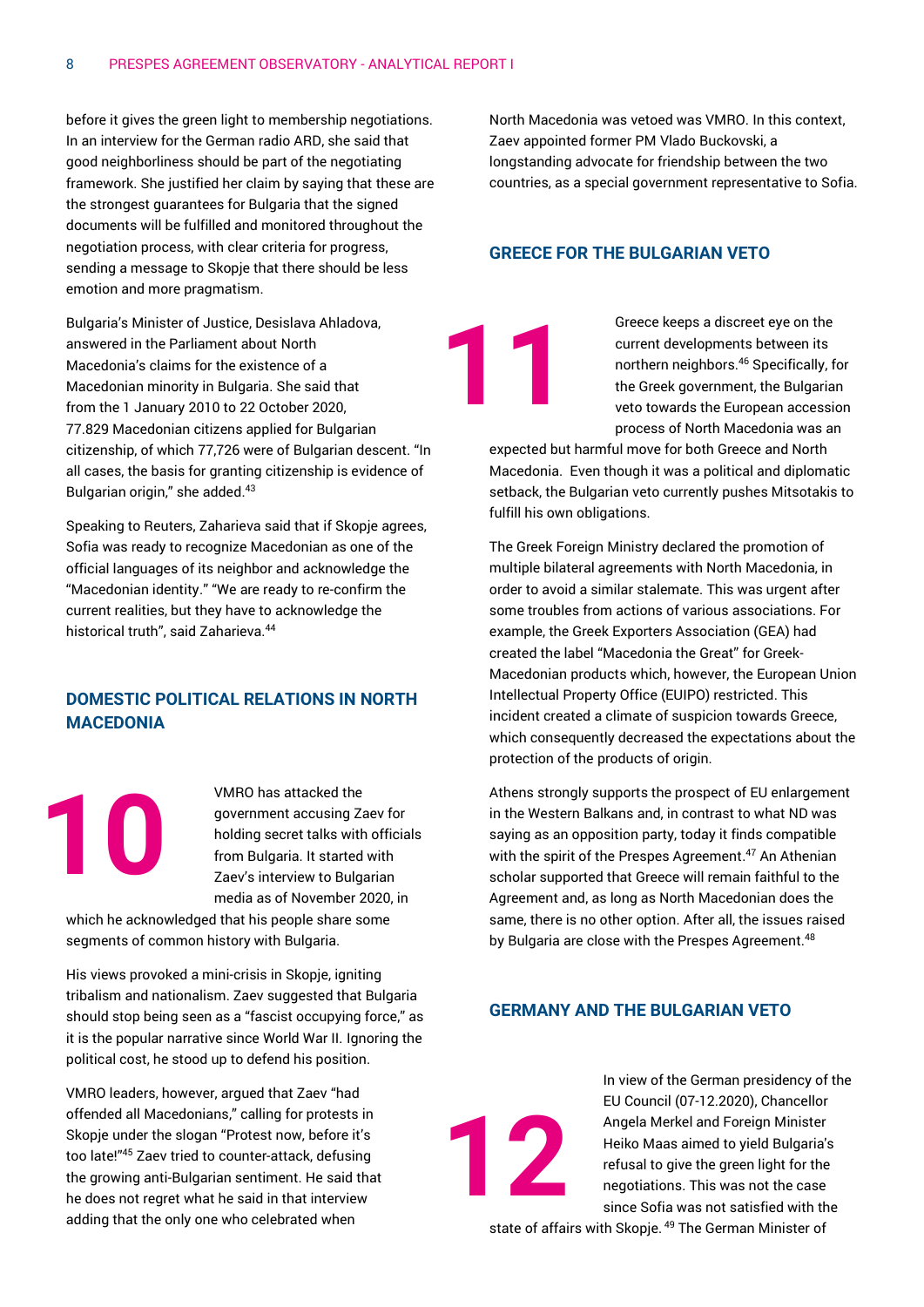State for Europe, Michael Roth, explained that Bulgaria posed obstacles to Germany's mediating efforts to resolve the issue.<sup>50</sup> For Skopje, identity matters and Sofia is pushing too hard, according to German officials. 51

On 9 December 2020, at the EU summit, Bulgaria's stance remained adamant, frustrating the German Presidency. Roth said that it was a bitter blow to Germany's policy for Western Balkans, which aims to promote stability and prosperity<sup>52</sup> giving this way his apology for the stalemate. <sup>53</sup> He also expressed his disappointment with the outcome of the negotiations and marked the Bulgarian veto as a very severe political mistake at the expense of stability and security in the Balkan Peninsula and Europe as well.<sup>54</sup>

In a final effort to provide good will services, the German Federal President, Frank-Walter Steinmeier, suggested that they could assist in the rapprochement, but Bulgaria rejected this offer.<sup>55</sup>

# **CONCLUSIONS**



The Prespes Agreement has ended a complex and bitter dispute between Greece and North Macedonia. The historic compromise has paved the road of cooperation and mutual understanding in the Balkans. Although before the ratifications of

the Agreement, in both countries many populists exploited the situation for political gains, today the two countries

have a stable relationship. North Macedonia has secured Greece's support in a long-term alliance, while Greece has closed a thorny issue, which was consuming diplomatic resources the last 3 decades.

Nevertheless, the problems are not over. Bulgaria was silent for decades and only after the Prespes Agreement, it stood up to express historical and identity claims from North Macedonia. Bulgaria is now puzzling the EU leaders, as it is blocking the enlargement process. In that sense, Greece has been benefited.

However, the Agreement has not been fully implemented yet. As it was discussed above, there are pending issues regarding commercial and educational aspects that have not been addressed yet.

The recent survey of the Friedrich Naumann Foundation for Freedom (October 2020) shows that the majority of the Greek citizens endorses the Agreement (58%). This is a clear sign that the public changes stance. Similarly, approximately 60% of the citizens in North Macedonia understands the importance of the Agreement, linking it with the country´s EU accession process.

This report has described the situation in the first period after the signing of the Agreement, when new untoward challenges arose for both countries. There is a lot of work yet to do, especially to details that may undermine in the future stability and cooperation. Moreover, it is of mutual benefit for Greece and North Macedonia to cultivate a strong partnership, because this is the way to tackle radical nationalism and foreign affections in the Balkan region.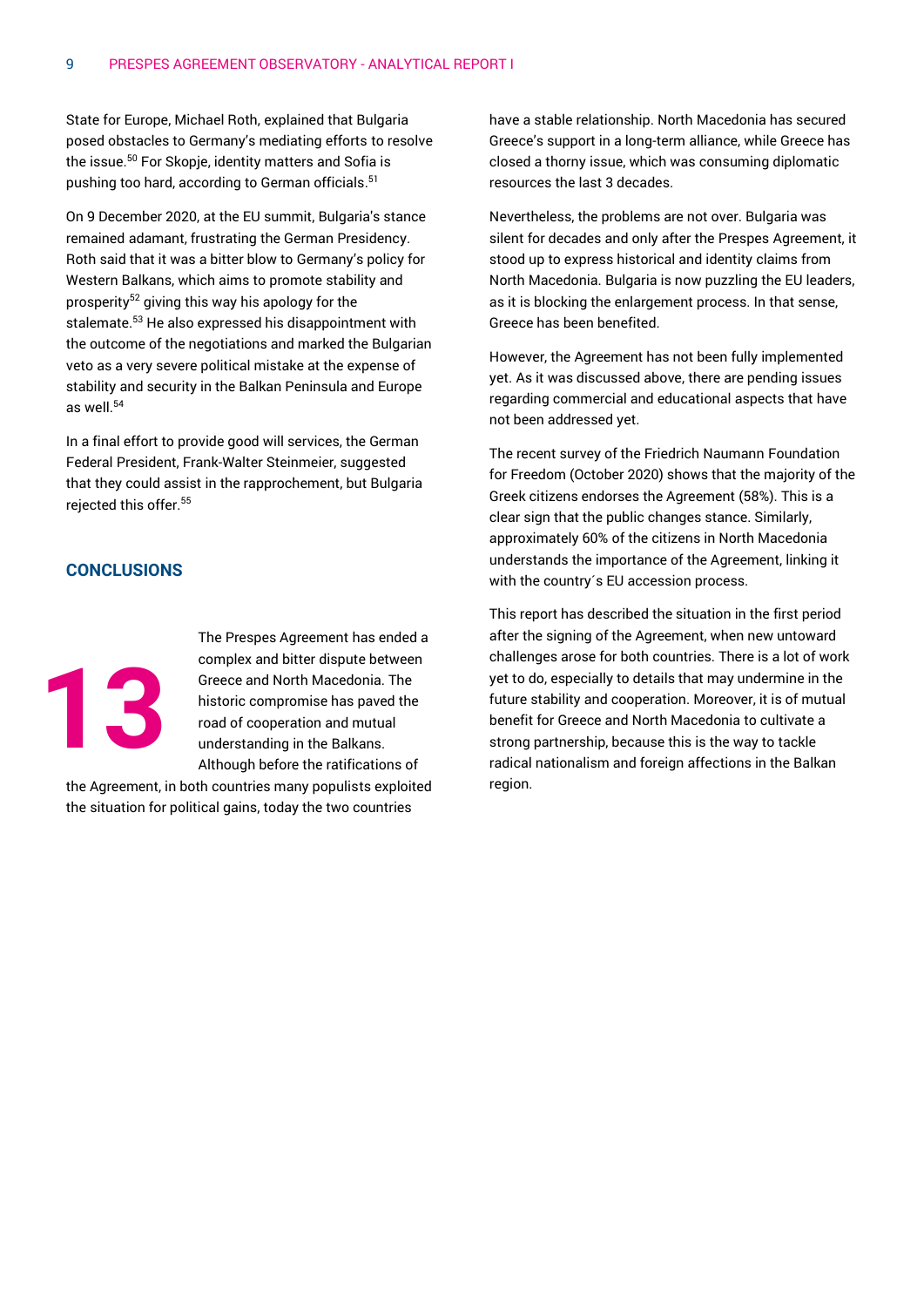# **REFERENCES**

<sup>1</sup> Nikolaos Mertzos, *Odos Prespon* (Thessaloniki: Militos, 2019).

<sup>2</sup> Vassilis Pergantis, "The Prespa Agreement between Greece and North Macedonia and the settlement of the name dispute: Of objective regimes, erga omnes obligations and treaty effects on third parties," *Questions of International Law* (2020).

[http://www.qil-qdi.org/the-prespa-agreement-between-greece-and-north-macedonia-and-the-settlement-of-the-name-dispute](http://www.qil-qdi.org/the-prespa-agreement-between-greece-and-north-macedonia-and-the-settlement-of-the-name-dispute-of-objective-regimes-erga-omnes-obligations-and-treaty-effects-on-third-parties/)[of-objective-regimes-erga-omnes-obligations-and-treaty-effects-on-third-parties/.](http://www.qil-qdi.org/the-prespa-agreement-between-greece-and-north-macedonia-and-the-settlement-of-the-name-dispute-of-objective-regimes-erga-omnes-obligations-and-treaty-effects-on-third-parties/)

<sup>3</sup> Yorgos Christidis and Panagiotis Paschalidis, "Greece and the Yugoslav Former Yugoslav Republic of Macedonia: Bilateral cooperation between Athens and Skopje in the fields of Justice and Home Affairs (Police): An assessment of the state of play before and after the adoption of the Confidence Building Measures," (Athens: ELIAMEP, 2018).

**<sup>4</sup>** Αlexandros Mallias, *Ellada ke Voreia Makedonia: He Aytopsia tis Dyskolis Symfonias ton Prespon* (Athens: Sideris, 2018).

<sup>5</sup> The letter is published at The Guardian: "Historic deal on shared Macedonian identity must be honored," 20 July 2018, in: [www.theguardian.com/global/2018/jul/20/historic-deal-on-shared-macedonian-identity-must-be-honoured.](http://www.theguardian.com/global/2018/jul/20/historic-deal-on-shared-macedonian-identity-must-be-honoured)

6 Ioannis Armakolas and Ljupcho Petkovski, "Blueprint Prespa? Lessons learned from the Greece-North Macedonia agreement," 2019, in[: http://library.fes.de/pdf-files/bueros/skopje/15509.pdf.](http://library.fes.de/pdf-files/bueros/skopje/15509.pdf)

 $7$  Matthew Nimetz, "The Macedonian 'Name' Dispute: The Macedonian Question–Resolved?" Cambridge: Nationalities Papers, 2020; Spyridon Sfetas, *Oi metallaxeis tou Makedonikou: O makrys dromos gia tis Prespes* (Athens: Sideris, 2018).

<sup>8</sup> Mertzos, ibid; Αggelos Syrigos, and Εuanthis Chatzivasileiou, *He Symfonia ton Prespon gia to Makedoniko* (Athens: Pataki, 2019). 9 Igor Janev, "Legality of the Prespa Agreement between Macedonia and Greece," *Journal of Political Science and International Relations* 2 (June 2019).

<sup>10</sup> Janev, ibid; Vassilis Tzevelekos, "The Meaning and Effects of Erga Omnes within the Prespa Agreement of 17 June 2018 between Greece and North Macedonia. An Introductory Note," *Questions of International Law* 65 (2020).

<sup>11</sup> Vassilis Pergantis, "The Prespa Agreement between Greece and North Macedonia and the settlement of the name dispute: Of objective regimes, erga omnes obligations and treaty effects on third parties," *Questions of International Law* (2020); Biljana Vankovska, "Geopolitics of the Prespa Agreement: Background and After-Effects," Journal of Balkan and Near Eastern Studies 22 (3), (2020).

<sup>12</sup> "Gallop: To 71% tha synehisei na apokalei 'Skopia' ti Voreia Makedonia," Ethnos, 3 February 2019.

<sup>13</sup> "Kyrosi tis Symfonias ton Prespon gia tin onomasia tis pGDM," Vouli Watch, 2019.

<sup>14</sup> "Mitsotakis: Kaki symfonia me aparadektes ethnikes ypohoriseis," Kathimerini, 12 June 2019.

<sup>15</sup> Nikolaos Kotzias and Serafim Kotrotsos, *I Megali Diapragmatefsi gia tis Prespes* (Athens: Pataki, 2019).

<sup>16</sup> Kathimerini, "Dihasmos stous ANEL gia ti Symfonia ton Prespon," 7 January 2019.

<sup>17</sup> To Vima. "Symfonia ton Prespon – Diairei kommata kai polites," 25 January 2019.

<sup>18</sup> ibid.

<sup>19</sup> NDI, "Истраштај за социо-политичко истражуванье на јавното мисленье." 22 October 2020; IRI, "Macedonia Poll: High Levels of Support for EU, NATO Ahead of Referendum." 29 August 2018; EWB, "Pre-Referendum poll: Majority of Macedonia's citizens for the agreement," 8 August 2018; IRI, "Macedonia National Public Opinion Poll," 28 June – 25 July 2018. <sup>20</sup> Adrian Waters, "The Truth about the Prespa Agreement. Brussels: Institute Greater Europe," 19 January 2019.

### $21$  ibid

<sup>22</sup> Vassilis Nedos, "Rigma gia tin onomasia tis pGDM," 28 December 2017.

<sup>23</sup> Sarah Garding, "North Macedonia: In Brief," Washington D.C: Congressional Research Service, 2020.

<sup>24</sup> Boris Georgievski, "North Macedonia holds first election since changing its name," *Deutsche Welle*, 14 July 2020.

<sup>25</sup> Zoran Radosavljevic, "Russia fumes at North Macedonia's NATO accession," *Euractiv,* 1 April 2020.

<sup>26</sup> Vankovska, ibid.

<sup>27</sup> Sinisa Jakov Marusic, "New Greek PM Pledges to Respect Macedonia Deal," *BalkanInsight*, 25 September 2019.

<sup>28</sup> "Svaxairoume ti Voreia Makedonia gia tin entaksi tis sto NATO," To Vima, 27 March 2020.

<sup>29</sup> "Mitsotakis: He ND tha kanei o,ti mporei gia na akyrosei ti symfonia ton Prespon," Kathimerini, 22 January 2019; Sarantis Michalopoulos, "Commission calls for 'good faith' in Greece-Bulgaria deals with North Macedonia," 8 October 2020.

<sup>30</sup> Αlexandros Mallias, "Demokratia, dixasmos kai symfonia ton Prespon," *Ta Nea*, 14 January 2019; Αlexandros Mallias, *Hellada kai Voreia Makedonia: He aftopsia tis dyskolis Symfonias ton Prespon* (Athens: Sideris, 2018).

<sup>31</sup> Michael Daventry and Borjan Jovanovski, "North Macedonia prepares for first election since name change and it's going to be close," *Euronews*, 14 July 2020; Katerina Blazevska, "Преспанскиот договор како салата - сите се "мезат" со него," Berlin: *Deutsche Welle*, 30 October 2019; Gelhar Marchi, "Parliamentary Elections in North Macedonia 15th July 2020," *Karl-Renner-Institut* (2020).

<sup>32</sup> Marek Grzegorczyk, "Zoran Zaev is back in charge of North Macedonia," E*merging Europe*, 31 August 2020.

<sup>33</sup> Maria Motika, "Periptoseis paraviasis tis symonias ton Prespon," *Huffington Post,* 12 September 2019.

<sup>34</sup> Alexia Kalaitzi, "Prespes-Melos Epitropis: Stasimotita sta vivlia, kerdizoun ta Skopia," *Voria,* 24 June 2020; Timos Fakalis, "He EE vazei freno stin helleniki aetisi gia to sima 'Macedonia the Great'", *Ethnos*, 9 December 2020.

<sup>35</sup> Alsat Salihu, "Професор Јоргос Кристидис: "Доцни имплементацијата на дел од Преспанскиот договор," 29 November 2020.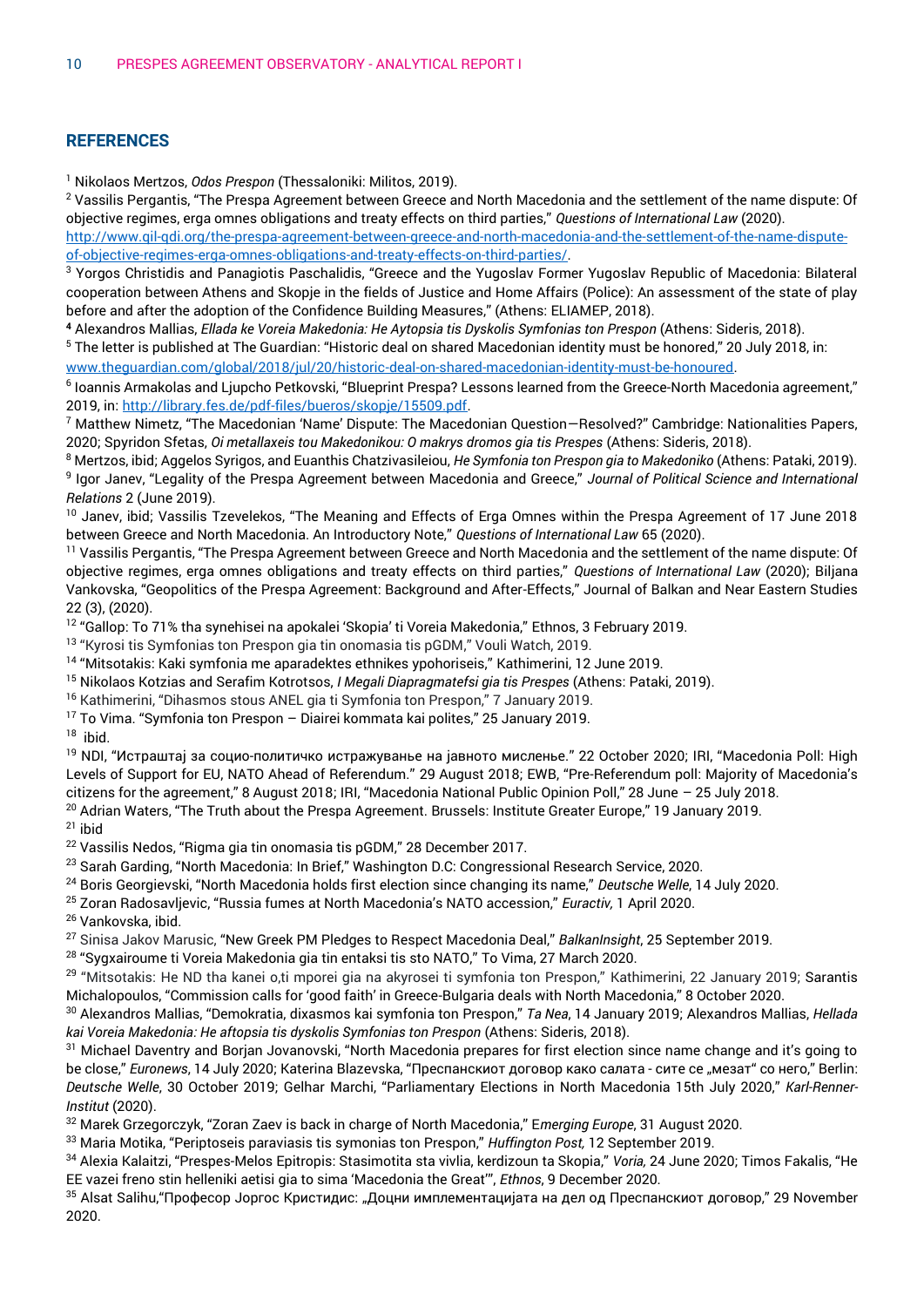<sup>36</sup> Sofia Voultepsi, "Proto veto apo Voulgaria se Skopia: 'Den eiste afto pou nomizete,'" *Liberal*, 8 November 2020.

 $^{\rm 37}$  "Bulgaria blocks North Macedonia's EU accession talks," Kathimerini English, 18 November 2020.

<sup>38</sup> Stavros Tzimas "he kontra Sofia-Skopion, to NATO kai he EE," *Kathimerini*, 27 November 2020.

<sup>39</sup> Alice Tidey, "Bulgaria is putting the blakes on North Macedonia's EU dreams. Here is why," *Euronews*, 16 November 2020.

<sup>40</sup> Sinisa Jakov Marusic, "Bulgaria Refuses to Remove Barrier to North Macedonia's EU Talks", *Balkan Insight*, 8 December 2020.

<sup>41</sup> Sloboden Petak, "Zaev: I do not regret the interview for BGNES, the negotiations will not start this year," 5 December 2020.

42 Government of the Republic of North Macedonia. "PM Zaev: Bulgaria's veto is an irresponsible mistake; we remain committed to a solution convinced that it is possible without disputing the Macedonian identity" 9 December 2020.

<sup>43</sup> Portalb, " Ministria bullgare e Dreitësisë: Për 10 vjet 66 mijë magedonas kanë marrë shtetësi duke dëshmuar prejardhjen bullgare," 11 December 2020.

<sup>44</sup> Tsvetelia Tsolova, "Bulgaria says North Macedonia must address historical issues or face delay on EU path," *Reuters*, 30 October 2020.

<sup>45</sup> Portalb, "RMV, Koalicioni opozitar i udhëhequr nga VMRO-DPMNE-ja me vërejtje dhe kërkesa në lidhje me eurointegrimet," 16 November 2020.

<sup>46</sup> Panagiotis Michos, "Voreia Makedonia, to Voulgariko freno apeilei tin eyropaiki prooptiki tis – he stasi tes Athenas," *To Vima*, 10 December 2020.

<sup>47</sup> Timos Fakalis, "He EE vazei freno stin helleniki aitisi gia to sima 'Macedonia the Great,'" *To Ethnos*, 29 December 2019.

<sup>48</sup> "He Germania den katafere na arei to voulgariko veto gia Skopia," *To Vima*, November 17, 2020.

49 "Bulgaria blocks EU membership talks with North Macedonia," *Deutsche Welle*, 17 November 2020.

50 Georgi, Gotev, Sarantis Michalopoulos, and Zeljko Trkanjec, "Bulgaria spells out conditions for unblocking North Macedonia's EU path," *Euractiv*, 18 November 2020.

<sup>51</sup> Panos Kitsikopoulos, and Borjan Jowanovski, "He Voreia Makedonia gia voulgariko mploko: ektos syzitisis ta themata taytotitas," *Euronews*, 16 November 2020.

<sup>52</sup> Katerina Blazevska, "North Macedonia Weighs Next Steps After Bulgaria's EU Veto," *Balkan Insight,* 19 November 2020.

<sup>53</sup> Andrew Rettman, "Germany apologises to Skopje for Bulgaria fiasco," *EU Observer*, 9 December 2020.

<sup>54</sup> Daniel Boffey, "Mind our language: Bulgaria blocks North Macedonia's EU path," *The Guardian*, 17 November 2020.

55 "Bulgaria blocks EU membership talks with North Macedonia," *Deutsche Welle*, 17 November 2020.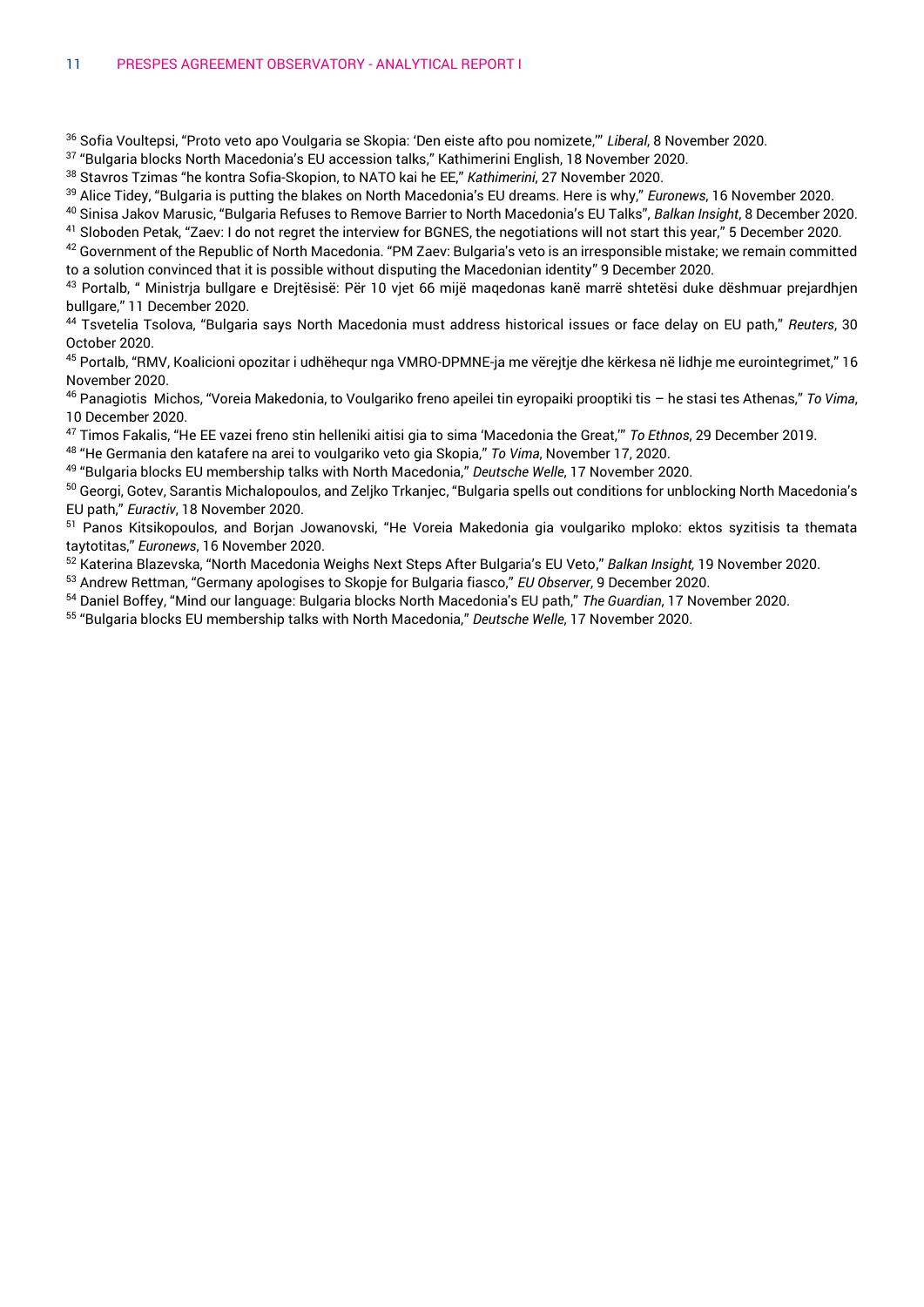# **RESEARCH TEAM**

#### **Iason CHALKIDIS**

Iason Chalkidis was born, raised and currently based in Thessaloniki, Greece. He holds a bachelor's degree in Balkan, Slavic and Oriental Studies from the University of Macedonia and a master's degree in European Studies from Maastricht University. His main academic/research fields of interest are the EU Budget, the EU Multiannual Financial Framework, the Balkan Affairs and the Greek Neighborhood and Foreign policy.

#### **Theofanis KARKANIAS**

Theofanis Kakarnias is a PhD candidate at the Aristotle University of Thessaloniki. His research focuses on the EU enlargement in the Western Balkans particularly as regards the EU accession processes of Albania and North Macedonia. He has experience working on European affairs in Brussels, Belgium, with multinationals, think tanks and the EU institutions.

#### **Eva KYRIAKIDOU**

Eva Kyriakidou holds a Bachelor Degree in History and Archaeology from the Aristotle University of Thessaloniki and a Master Degree in International Studies (Major: Strategic Studies and International Politics) from the University of Macedonia. She is currently working as a research associate at the Prespes Agreement Observatory and the Center for Research on Democracy and Law.

#### **Georgia GAIDATZI**

Georgia Gaidatzi holds a Bachelor's degree in Balkan, Slavic and Oriental Studies (Major: Oriental Studies and Political Sciences) at the University of Macedonia. She is a freelance researcher/article writer on sociopolitical issues in a social media company. She, also speaks three languages. Currently, she is working as a research associate at the Prespes Agreement Observatory of the University of Macedonia.

#### **Ioanna GKERTSIOU**

Ioanna Gkertsiou is a Bachelor student, specialized in International and European studies (University of Macedonia). She is a freelance translator and teacher of Spanish as a second language.

#### **Athanasios GRAMMENOS**

Athanasios Grammenos is a PhD (University of Macedonia) and Library Research Fellow at Sacramento State University. He is Project Manager for Greece at the Friedrich Naumann Foundation for Freedom.

#### **Elion JASHARI**

Elion has a bachelor's degree of Business Informatics that he obtained at the South East European University. He works as a social media manager for the Metamorphosis Foundation in Skopje, is part of the Joint Technical Secretariat for the IPA Cross-border Cooperation programme Republic of North Macedonia – Republic of Albania 2014-2020, and also provides IT support to the Ministry of Local Self Government.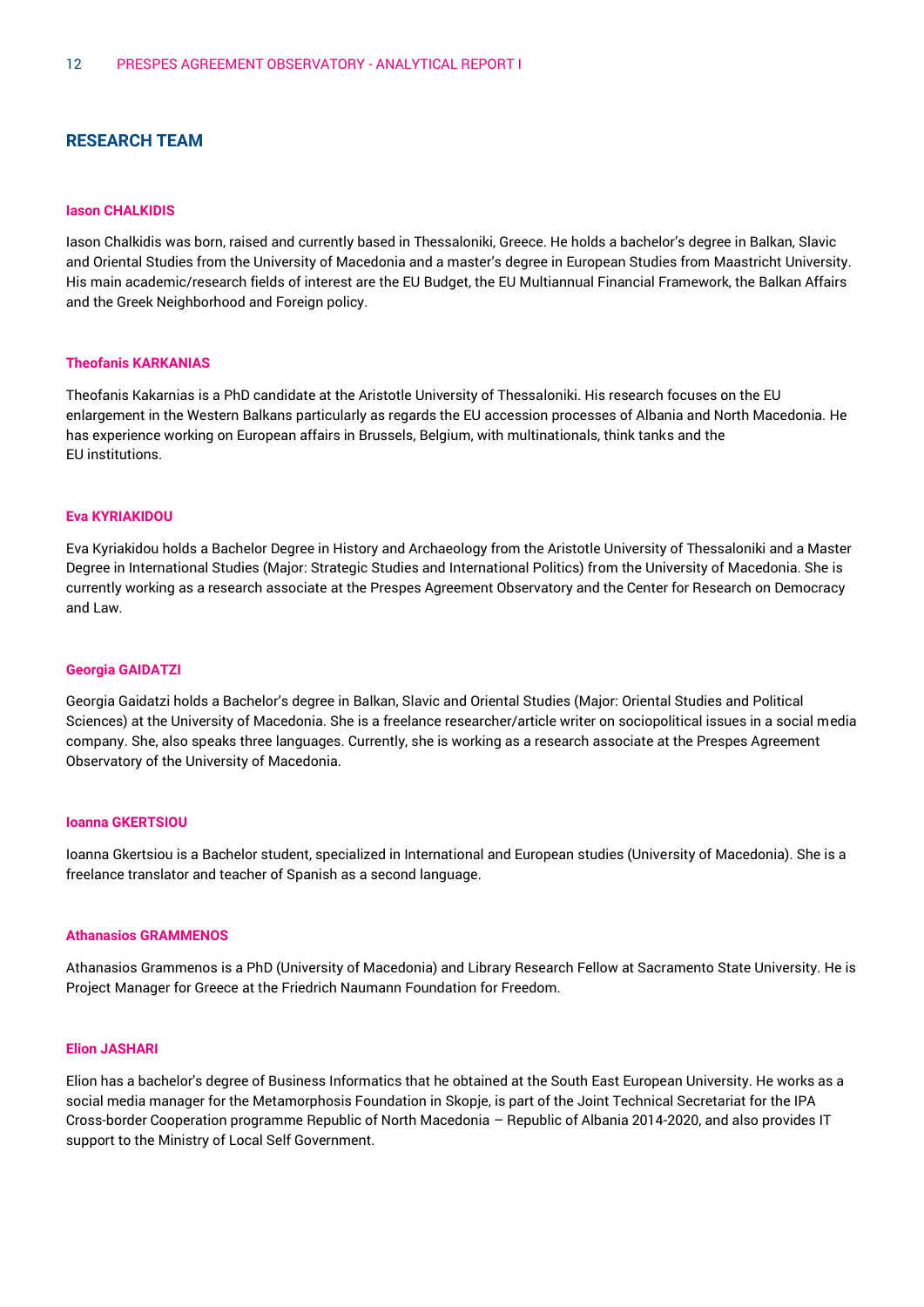#### **Simonida KACARSKA**

Dr. Simonida Kacarska is a Director of the European Policy Institute in Skopje, North Macedonia. She holds a PhD in Politics and International Studies from the University of Leeds and a MA in European Politics from the Sussex European Institute.

#### **Despoina KOTSI**

Despina Kotsi is a lawyer and PhD Candidate in Public Law at the Athens Law School (NKUA) with the topic of her dissertation relating to the right to education. She holds two postgraduate degrees, namely in Specialized Public Law (jointly delivered form the Law School of Athens & Law School of the University of Montesquieu - Bordeaux IV) and in International Law & Diplomatic Studies (Panteion University).

#### **Anthi NTOLA**

Anthi Ntola graduate of the Department of the Balkan Slavic and Oriental studies, political author in ww.offllineposte.gr . Former researcher of Public Opinion Research Unit in UoM Research Institute and radio producer. She is a secretary in a textile machinery company.

#### **Eleni PATLAKA**

Eleni Patlaka is an undergraduate student at the department of Balkan, Slavic & Oriental Studies at University of Macedonia. Her special interest are in European and Western Balkan politics.

#### **Eleni SIAPIKOUDI**

Eleni Siapikoudi has a BA in Balkan, Slavic and Oriental Studies and a MA in Politics and Economics of Contemporary Eastern and Southeastern Europe (University of Macedonia) and in International Politics (Newcastle University). She works at the Friedrich Naumann Foundation for Freedom and she is president of Young Liberals Greece.

#### **Georgia TSALGINI**

Georgia Tsalgini is 22 years old and an elected member, as Event Coordinator, of Young Liberals Greece. She is an undergraduate student at the Department of Balkan, Slavic and Oriental Studies in University of Macedonia.

#### **Vlasis VLASIDIS**

Vlasis Vlasidis is Associate Professor at the University of Macedonia, Department for Balkan, Slavic and Oriental Studies. He is specialized in Contemporary History, Refugee issues, Politics of memory, Media history, and the history of WWI in the Balkans.

#### **Nikolaos ZERZELIDIS**

Nikolaos Zerzelidis holds a Bachelor's Degree in International and European Studies from the University of Piraeus and a Master's Degree in Political Sciences (Specialisation in Nationalism, Ethnic Conflict and Development). Currently, he is a student of the Master's Programme in Human Rights and Migration Studies at the University of Macedonia. He is Secretary and Volunteers Coordinator at Young Liberals Greece.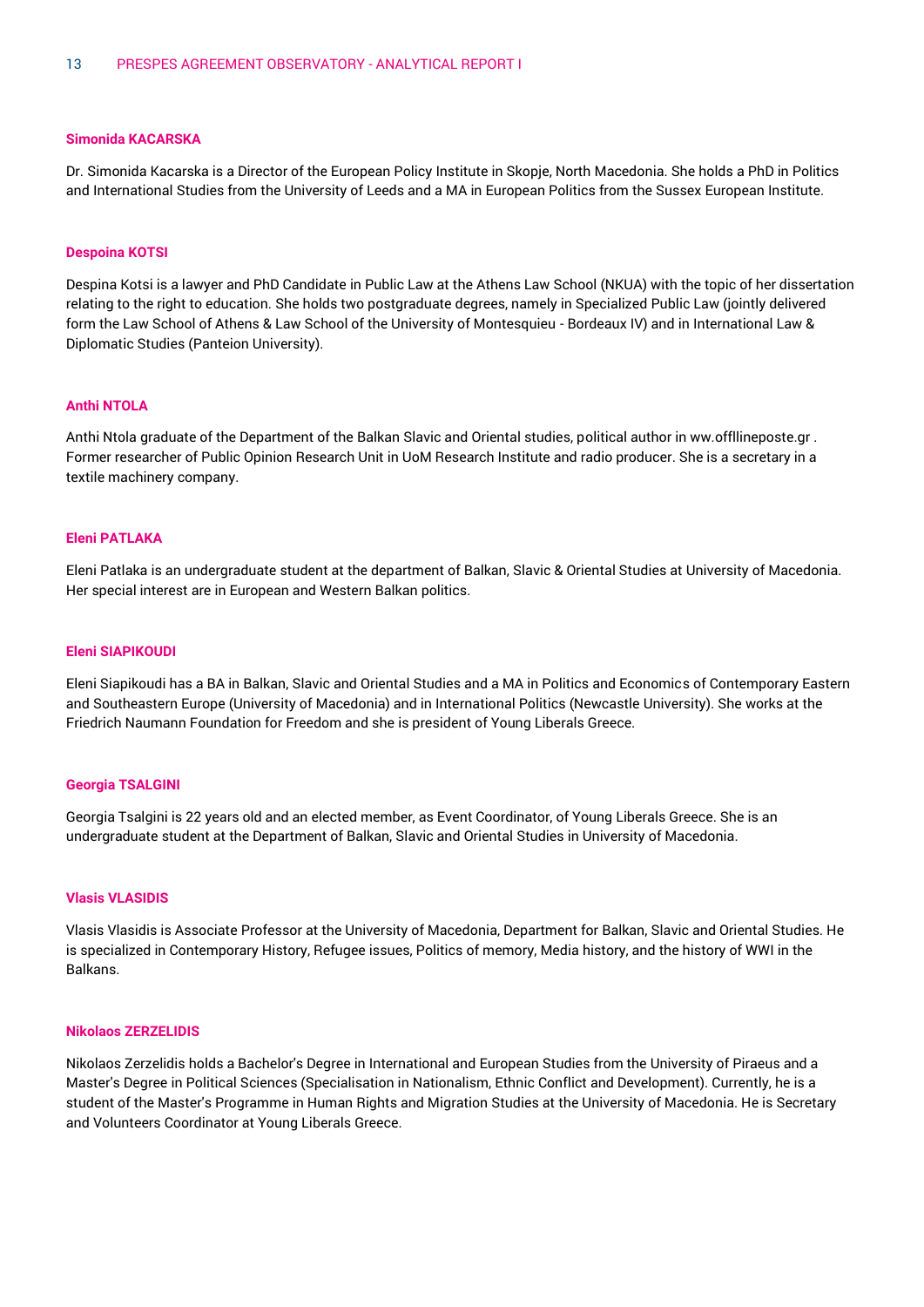# **THE PARTNERS**

# **FRIEDRICH NAUMANN FOUNDATION FOR FREEDOM**

Based on the principles of liberalism, the Friedrich Naumann Foundation for Freedom offers political education in Germany and abroad. With our events and publications, we help people to become actively involved in political affairs. We support talented young students with scholarships. Since 2007, the addition "for freedom" has become an established part of our foundation's name. After all, freedom is not exactly in trend these days. This makes it even more important to campaign for freedom and to take on the responsibility that goes hand in hand with it. We have been doing this since our foundation on May 19th, 1958. Our headquarters are in Potsdam, and we maintain offices throughout Germany and in over 60 countries around the world. In Greece, we operate since 2012, focusing on the empowerment of civil society, liberal politicians and entrepreneurs.

freiheit.org

## **UNIVERSITY OF MACEDONIA**

The University of Macedonia is based in Thessaloniki, Greece. In a dynamic and rapidly evolving international environment, it serves the local, national and regional society and economy by promoting science in the broader spectrum of economic and social sciences, information sciences and arts, pursuing excellence while also fostering social sensitivity and inclusion and diffusing education and culture. The University's vision is to become an Institute of Higher Education internationally distinguished for its fields of specialization, pursuing research and teaching excellence by constantly improving the services provided, and endorsing a policy of openness through an international collaboration network with research and educational organizations.

uom.gr

## **EUROPEAN POLICY INSTITUTE**

The European Policy Institute (EPI), Skopje, established in 2011, is a think tank with a mission to provide a sound base for debate and solutions, targeting decision-makers and the wider public, through high-quality research and proposals on European policy. EPI has provided for high quality policy research and advocacy to support the national and regional debate on EU integration, mainstreaming inter-ethnic cooperation in all of its efforts. EPI is the national research institution for the Fundamental Rights Agency of the EU for North Macedonia and a founder and member of key national and regional networks of civil society organizations.

epi.org.mk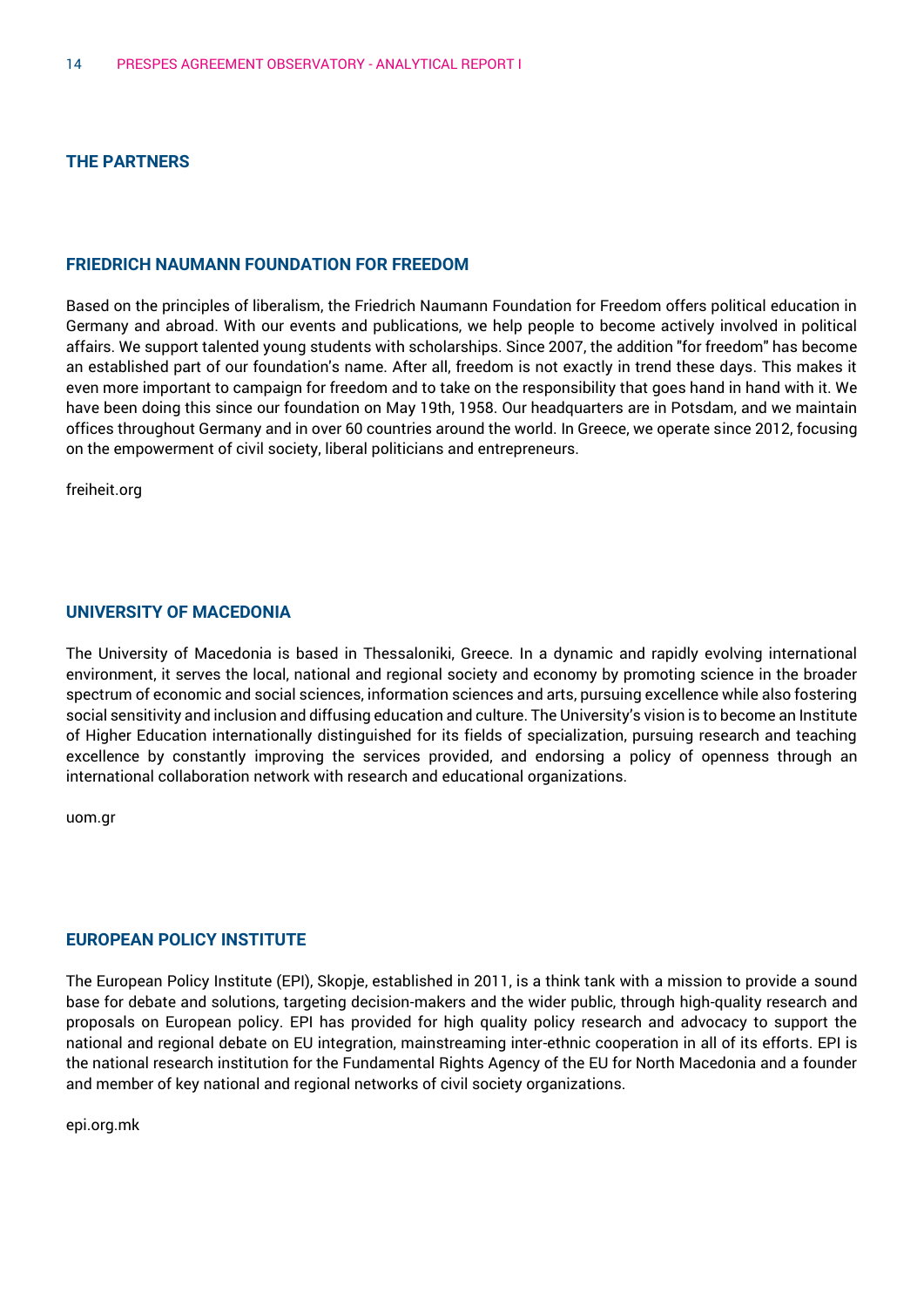







**European** Policy Institute.